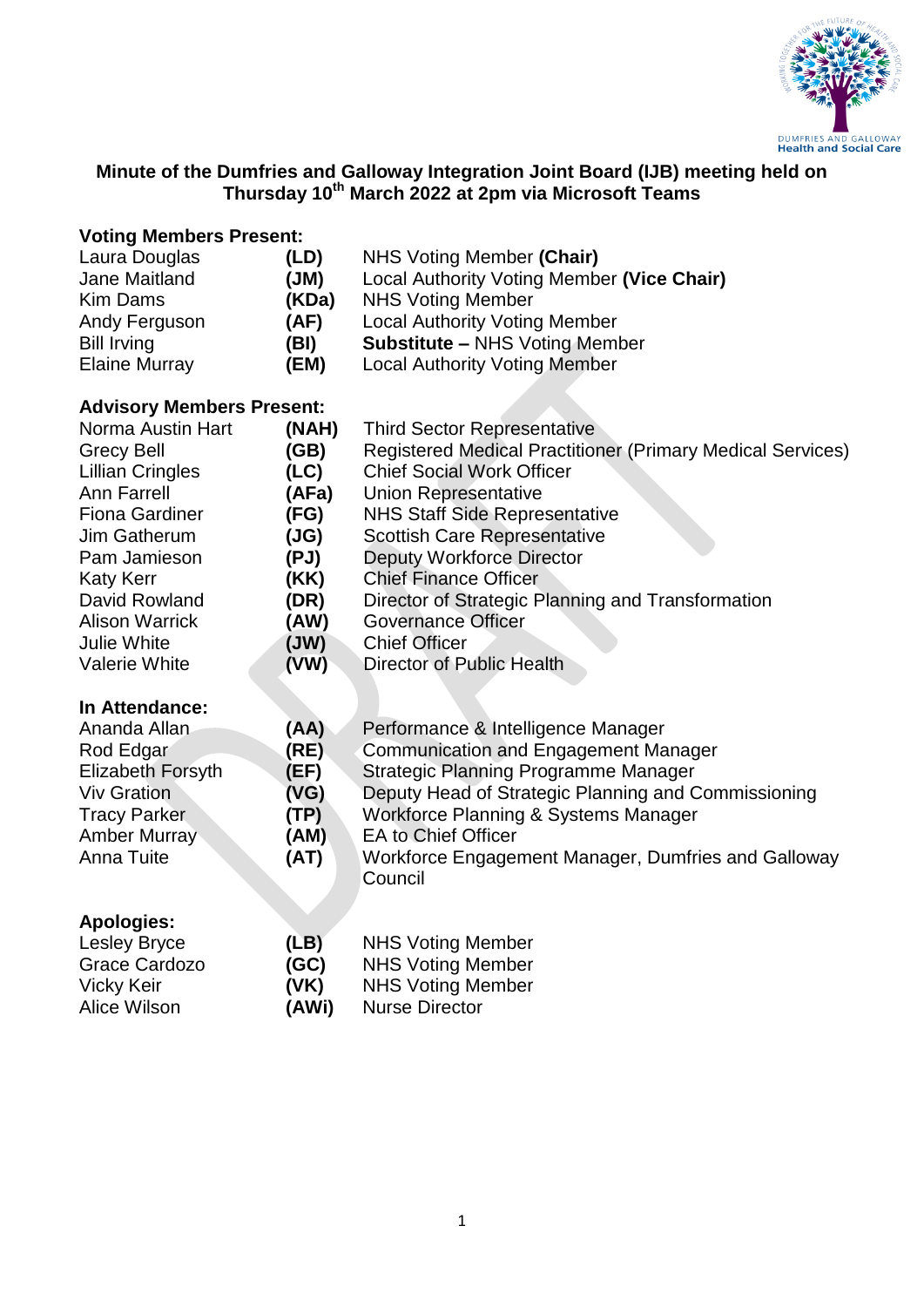# **1. NOTIFICATION OF SUBSTITUTES**

Bill Irving is attending today for Lesley Bryce.

#### **2. DECLARATIONS OF INTEREST**

No declarations of interest were noted.

#### **3. MINUTES OF DUMFRIES AND GALLOWAY INTEGRATION JOINT BOARD HELD ON 20th JANUARY 2022 AND MATTERS ARISING**

Discussion took place regarding the notes of previous meeting. All suggested amendments will be made then highlighted as an accurate record.

#### **14.09pm J White / L Cringles joined the meeting.**

LD highlighted the Matters Arising, NAH raised a concern regarding the Directions Guidance and the need to ensure that consideration is given to the role of the third sector in delivering the directions alongside the statutory Parties. AW will feedback following a meeting she is holding with JW, LD and JM this will also be added to the Action List.

NAH mentioned Commissioning timeframes i.e. the award of one year contracts is still a concern for the Third Sector. DR and VG gave assurance that the commissioning team is moving towards a 3 year commissioning cycle. VG will complete a procurement plan for the remaining year and this will be shared with members.

#### **4. ACTION LIST AND ROLLING AGENDA MATRIX**

AWa provided an update on the actions shared.

JW updated members regarding the Workforce Summit, engagement is ongoing with representatives from Local Authority, PJ will be on this group moving forward and the plan is to continue with the wider workforce summit.

#### **14.24pm E Forsyth joined the meeting.**

A discussion was had regarding the Elections which are due to take place in May 2022. After election of new councillors, a training programme is being designed. It is important that we ensure all members are aware of the role and function of the IJB. AWa will ensure induction programme is available for new IJB members.

KD asked about the timeline which was presented at the previous meeting in relation to the Community Bed Review and queried if this will come back to IJB. DR confirmed this will be reviewed by G Sheehan and will be taken back through the IJB Performance and Finance Committee on 24<sup>th</sup> March 2022.

#### **5. MEMBERSHIP UPDATE**

#### **14.35pm – A Tuite attended the meeting**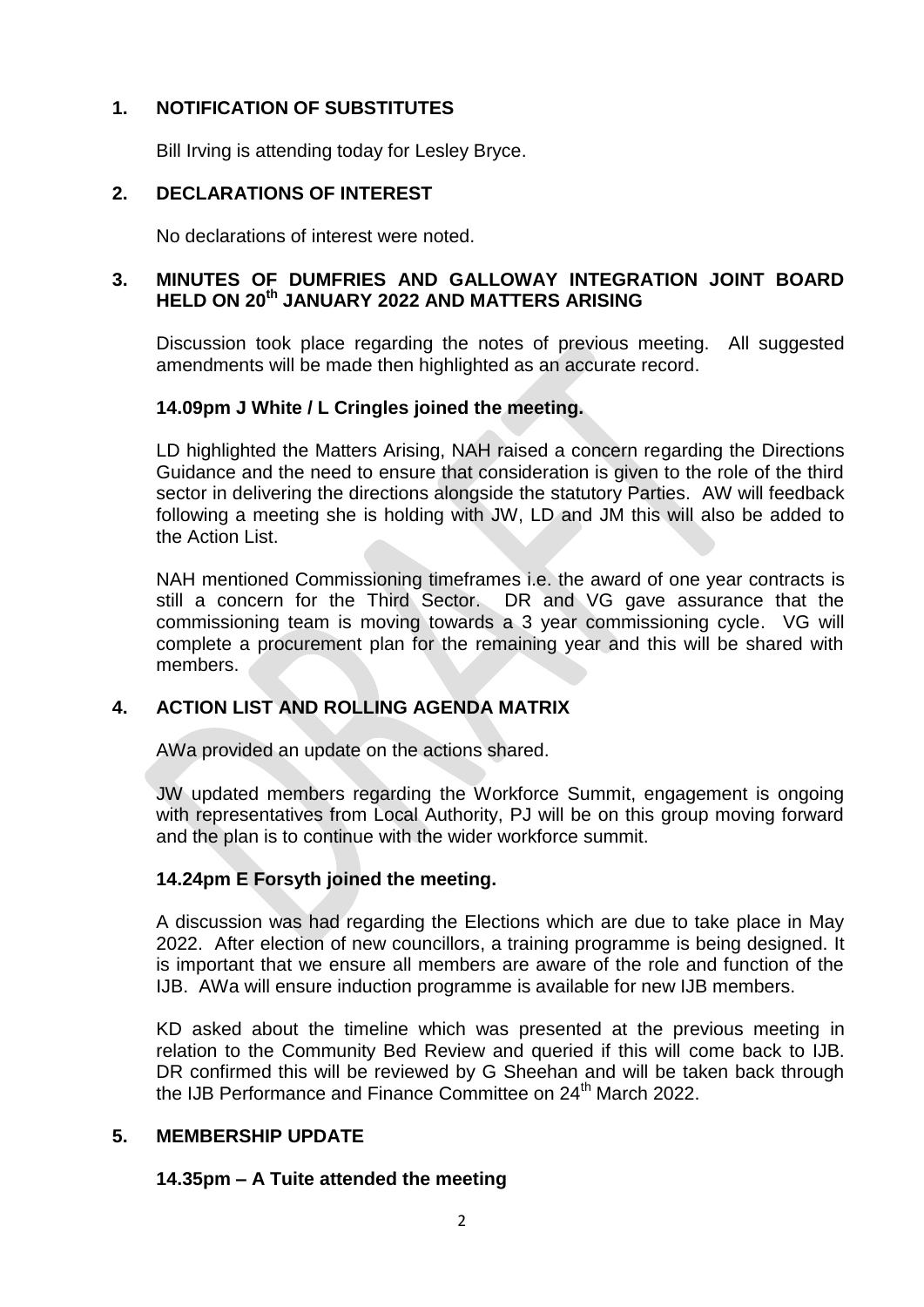AW confirmed this Report is provided today following a review of NHS Voting Membership to the IJB and to discuss the committee voting membership.

Any changes are made in line with the Public Bodies Scotland Order 2014, the Integration Scheme between NHS Dumfries and Galloway and Dumfries and Galloway Council and the Standing Orders of the IJB.

Members welcomed Kim Dams to the group and thanked Marsali Caig for her input. KDa will Chair the IJB Audit and Risk Committee.

#### **Decision(s)**

**Board Members:**

- **Noted the changes in NHS voting membership**
- **Appointed an NHS Chair (Kim Dams) to the IJB Audit and Risk Committee**
- **Agreed to defer local authority representation on IJB Committees to following the local elections in May 2022**

# **6. UPDATE ON THE FINANCIAL POSITION**

KK highlighted this report presents an update on the financial performance for the budgets delegated to the Integration Joint Board (IJB) based on the position at the end of December 2021, Quarter Three of financial year 2021/22. This position assesses the forecast financial performance for 2021/22 as compared to the original Financial Plan which was approved by the IJB in April 2021.

Funding has been provided to the Health Board to address the in-year gap, and is part of the CoVID funding. All CoVID funding has been delegated into the Partnership.

Scottish Government have allocated additional resource to the Partnership in advance of next year – COVID funding. KK asked IJB members to be aware that our IJB reserves will be significantly increased by the year end.

#### **14.49pm – V White stepped out the meeting.**

KK will provide a presentation with more information on the budget at the IJB Performance and Finance Committee on the 24<sup>th</sup> March 2022.

#### **Decision(s)**

#### **Board Members:**

 **The IJB took assurance in relation to the update on the financial position, however, recognised that the in-year gap will only be closed with the receipt of non-recurring, non-repayable funding from the Scottish Government. The recurring position moving into future years along with the increased reliance on non-recurring**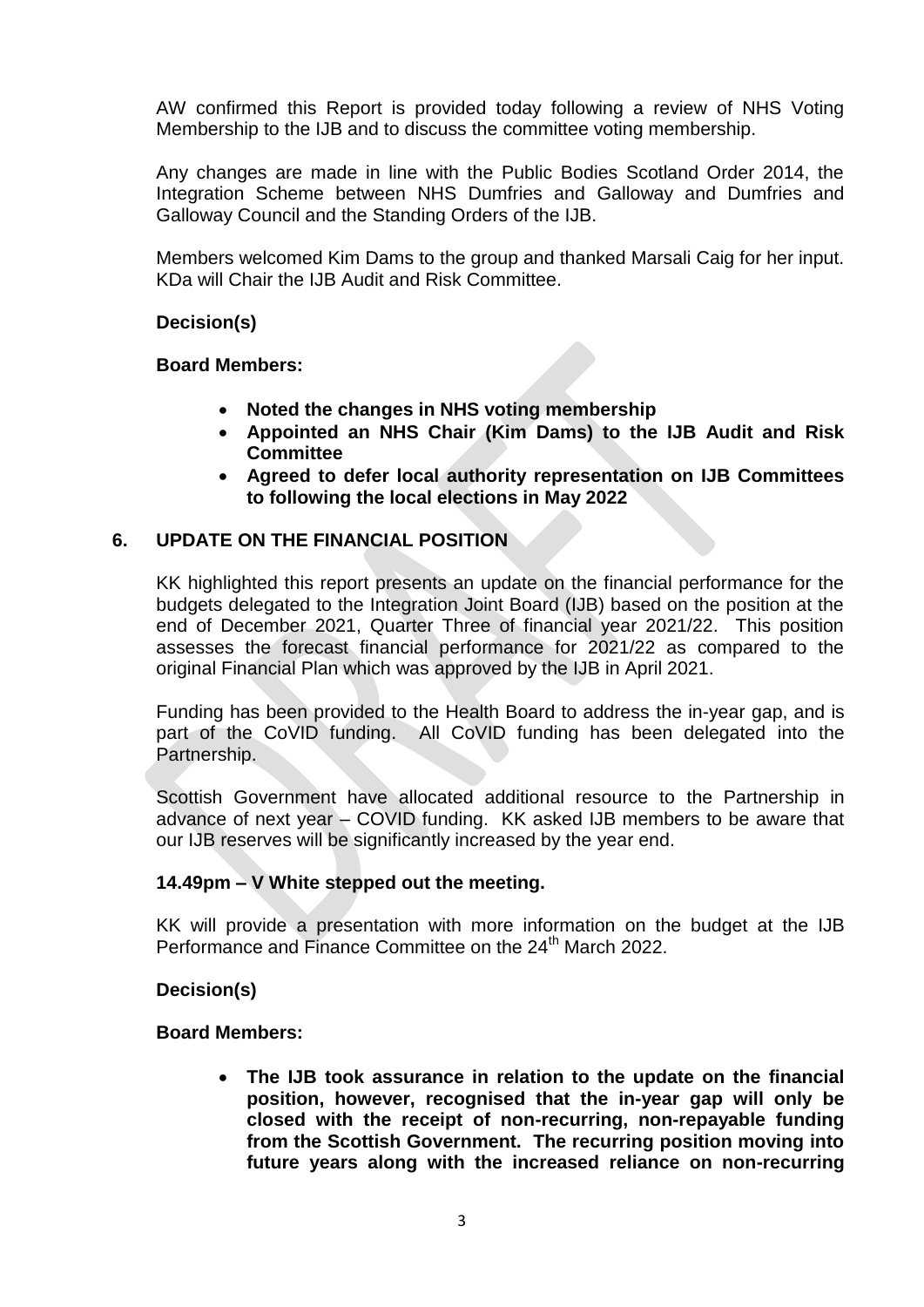**funding also requires to be recognised as we begin to plan for 2022/23.** 

 **Discussed the issues contained within the paper and noted the current financial position.** 

# **7. DRAFT 2022-2025 HEALTH AND SOCIAL CARE WORKFORCE PLAN**

TP attended and confirmed the requirement to produce workforce plans has been established in legislation through CEL 32the Public Bodies Scotland Act 2014 and under Regulation 15 of the Social Care and Social Work Improvement Scotland Regulations 2011.

It is a requirement of NHS Boards and Integrated Authorities as part of the Integrated Health and Social Care Workforce Plan Guidance1 2019 to publish 3 year workforce plans with a deadline of 31st March 2022. At the January 2022 meeting the IJB agreed to continue to plan to publish the workforce plan at 31<sup>st</sup> March which is out with the new guidance by Scottish Government to delay until 31<sup>st</sup> July 2022.

It should be noted that in order to provide the NHS Board with an opportunity to approve the NHS components of the plan the final publication date will be moved to 11<sup>th</sup> April 2022 subject to NHS Board approval.

TP summarised the changes following the last meeting, key principles were added, and Anchor Approach has been highlighted including Health and Wellbeing in the Community following discussion with Public Health Colleagues.

JM mentioned there is a lot of background, if this is going to be live in April 2022 a lot of the document mentions last year 2021. All the objectives are around valuing our staff and technology, how do we help staff feel confident about change.

AT confirmed this Workforce Plan has been to Social Work Committee and is going to the next Joint Consultative Group which JW and J McDowall attends.

PJ confirmed this Workforce Plan will be linked into the Workforce Summit.

#### **15.13pm – T Parker and A Tuite left the meeting**

**Decision(s)**

**.** 

#### **Board Members:**

- **Discussed 1.2 and approved the proposal.**
- **Approved the Workforce Plan**

#### **8. DRAFT STRATEGIC COMMISSIONING PLAN 2022-2025**

VG mentioned the Public Bodies Act 2014 places legislative requirements on Integration Authorities to have a Strategic Commissioning Plan in place.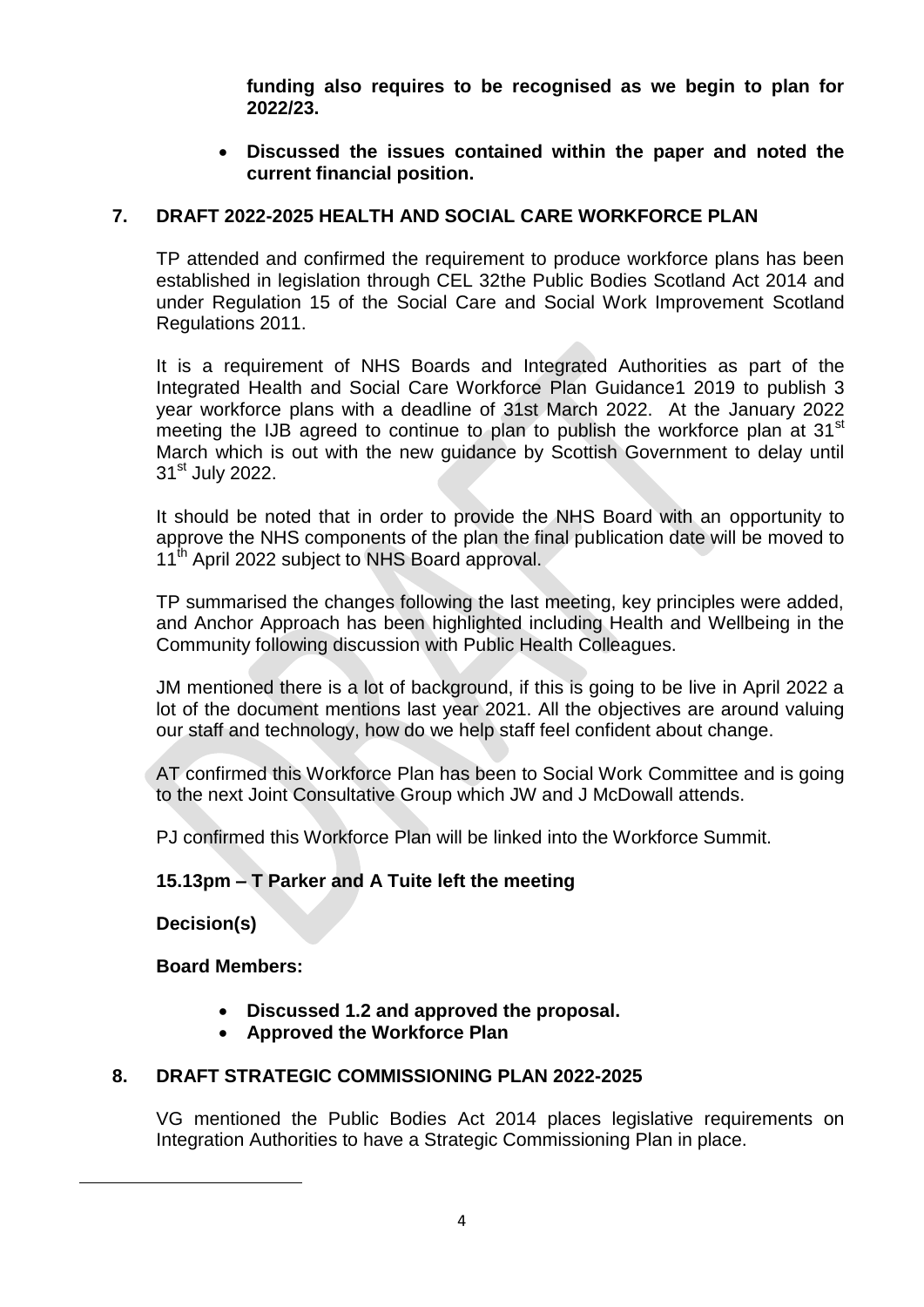A Final Draft SCP has been developed with involvement from Dumfries and Galloway Integration Joint Board members and a wide range of appropriate stakeholders.

This plan has been well received right across the Partnership, the engagement work has been significant and the engagement report is also included with the papers.

#### **15.18pm V White joined the meeting again.**

# **Decision(s)**

# **Board Members approved:**

 **The Final Draft Health and Social Care Strategic Commissioning Plan 2022 – 2025 (see Appendix One) for publication on 1st April 2022.** 

# **9. DRAFT PERFORMANCE MANAGEMENT FRAMEWORK**

AA provided an update and this paper seeks Integration Joint Board approval for the final draft Performance Management Framework and agreement to remit the Chief Officer to communicate with the relevant delivery partners to agree the timing and content of proposed performance reporting to the IJB.

This works hand in hand with the Strategic Commissioning Plan, this will be a live document where providers must provide updates these will be completed in Partnership.

JW highlighted that she felt the format of the report was very helpful and the indicators are set out in a useful way to map progress, this will be important for moving forward for delivery of the Strategic Commissioning Intentions.

#### **Decision(s)**

#### **Board Members:**

- **Approved the Performance Management Framework 2022 – 2025 for publication**
- **Agreed the Chief Officer communicates with the relevant delivery partners to agree the timing and content of proposed performance reports to the IJB;**
	- o **NHS Board**
	- o **Social Work Services Committee**
	- o **Public Protection Committee**
	- o **Dumfries and Galloway Alcohol and Drug Partnership**
	- o **Children's Services Executive Group**

#### **15.27pm G Bell left the meeting**